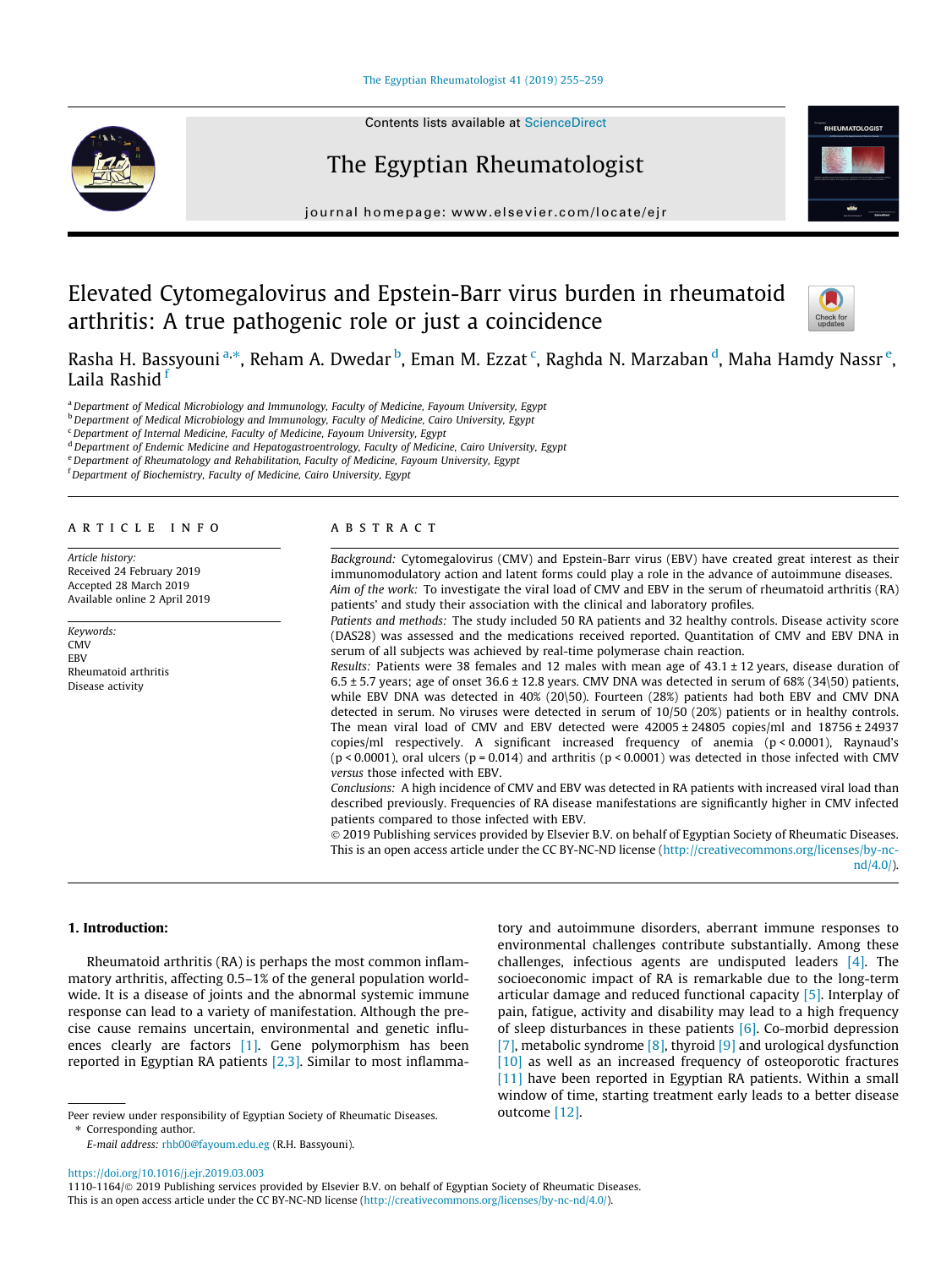Since the 1870s, an impressive list of microorganisms suspected of provoking RA has formed, and the list is still growing [\[4\].](#page-3-0) It was assumed that exposure to infection could prompt the development of RA and might contribute to disease flares [\[13\].](#page-3-0) Many hypotheses support viral infection role in RA pathogenesis. A wide range of viral infections have been alleged including Parvovirus B19, Cytomegalovirus (CMV), Epstein-Barr virus (EBV), Hepatitis B and C viruses (HBV and HCV) and Herpes simplex virus (HSV) [\[4,13\]](#page-3-0). In Egyptian RA patients, there has been a rising attention to the impact of HCV on disease activity and functional status [\[14\].](#page-3-0) Moreover, the differentiation between HCV-related polyarthropathy and RA may be intricate especially early in the disease course [\[15\]](#page-3-0). Yet, the relation to other viruses has not been sufficiently studied. Firstly, some viral antigens were reported to be major immunogenic epitopes in RA patients ensuing in establishment of a molecular mimicry hypothesis in the pathogenesis [\[13,16\].](#page-3-0) Secondly, RA may develop as a result of multiple viral communities. Viruses could act as an adjuvant in the development of autoimmune diseases by non-specific motivation of innate immune responses via complement receptors, Toll-like receptors, mast cells and dendritic cells [\[17\]](#page-3-0). Thirdly, viral agents may trigger RA when linked with other factors such as smocking tobacco, psychological stress, ethnic differences, inflammation, or chronic joint tissue micro-trauma. Fourthly, some hypotheses assert that RA development results from immune hypersensitivity to viral infections with loss of tolerance to self-antigens [\[16\].](#page-3-0)

Both EBV and CMV belong to the human Herpes virus family with a high seroprevalence in adults; In the USA, Europe and Australia, CMV seroprevalence is variable, ranging between 36 and 77%; while in developing countries and in particular sub-Saharan Africa, CMV is highly endemic with a seropositivity rate up to 100% [\[18\]](#page-3-0). The worldwide prevalence of EBV is estimated to be more than 90% of the populations [\[19\].](#page-4-0) Both viruses are characterized by persistence and latency, with acute replicative reactivation of infections [\[16\]](#page-3-0). Compared to a single infection with one virus, a combined infection with two or more of these viruses may increase the risk for development of RA in a rate more than that of a simple additive effect  $[4]$ . The present study aimed to investigate the association of viral load of EBV and CMV in the serum of RA patients and with their clinical and laboratory profiles.

### 2. Patients and methods:

The study included 50 Rheumatoid arthritis (RA) patients recruited from the Internal Medicine and Rheumatology and Rehabilitation Departments, Fayoum University Hospitals, during the period from January to June 2018. Patients were diagnosed according to the 2010 American College of Rheumatology/European League Against Rheumatism (ACR/EULAR) classification criteria [\[20\].](#page-4-0) Patients eligible to be enrolled in this study were those with RA with age <60 years old with no other systemic rheumatic diseases. Exclusion criteria were patient age  $\geq 60$  years old, pregnant and lactating females, patients with known renal, hepatic or gastrointestinal diseases, previous or concurrent malignant diseases were all excluded, in addition to patients with history of solid or hemopoietic organ transplantation, or those with, sepsis or critically ill patients. Thirty-two age and sex matched healthy controls were included in the study. The study was approved by the Local Research Ethical Committee of Fayoum University and conforms to the provisions of the Declaration of Helsinki in 1995. All patients gave their informed consent prior to their inclusion in the study.

All participants were subjected to clinical assessment in the form of full history and thorough clinical examination. Disease activity for RA patients was assessed using the Disease Activity Score in 28 joints (DAS28) [\[21\]](#page-4-0). A DAS28 value >5.1 corresponds to a high disease activity, between 3.2 and 5.1 corresponds to a moderate activity, between 2.6 and 3.2 corresponds to a low activity and a value <2.6 corresponds to remission.

Investigations were performed in the form of complete blood count (CBC), erythrocyte sedimentation rate (ESR), C-reactive protein (CRP), hepatic and renal function tests, rheumatoid factor (RF) by latex agglutination (Rose-Waaler test) and antinuclear antibody by indirect immunofluorescence on Hep-2 cells.

Quantitation of CMV and EBV DNA in serum was performed by real-time polymerase chain reaction. Serum was separated from blood drawn by centrifugation. Each sample was divided into two aliquots; stored at  $-70$  °C until being tested. DNA was extracted using the QIAamp DNA mini kit (QIAGEN, Valencia, CA) as described by the manufacture. Quantitation of CMV and EBV DNA was carried out using CMV- and EBV specific primers sequences targeting the conserved 105-bp region of the major immediate-early antigen in the CMV genome and 97 bp region of the conserved Epstein-Barr nuclear antigen 1 (EBNA-1) region in the EBV genome as described by the Artus® CMV TM PCR Kit and the Artus<sup>®</sup> EBV TM PCR Kit (QIAGEN, Valencia, CA), respectively. Quantitative real-time PCR assay amplification, data acquisition, and data analysis were carried out on ABI 7000 real-time PCR system (Applied Biosystems, Life technologies). The Artus EBV & CMV TM PCR kit primer and probes are proprietary and not made publicly available. Four Quantitation Standards were included in each run to generate a standard curve ranging from  $5 \times 10^4$  copies/ $\mu$ l,  $5 \times 10^3$  copies/ $\mu$ l,  $5 \times 10^2$  copies/ $\mu$ l and,  $5 \times 10^1$  copies/ $\mu$ l for EBV and  $1 \times 10^4$  copies/ $\mu$ l,  $1 \times 10^3$  copies/ $\mu$ l,  $1 \times 10^2$  copies/ $\mu$ l and  $1 \times 10^{1}$  copies/µl for CMV. To adjust this copy number to copies/ mL for patient samples, a conversion factor was used. The detection limit of the Artus CMV TM PCR Kit and the Artus EBV TM PCR Kit is 0.20 copies/ $\mu$ l and 5.3 copies/ $\mu$ l respectively. For either reactions, a negative control was added in the form of PCR grade water in addition to the internal control which was used to manage the DNA isolation procedure and to check for possible PCR inhibition.

#### 2.1. Statistical analysis

Data was analyzed using SPSS (Statistical package for the social sciences) version 20. Chi-square test or Fisher's exact test was used to examine the relation between qualitative variables. For not normally distributed quantitative data, comparison between two groups was done using Mann-Whitney test. Spearman-rho method was used to test correlation between numerical variables. A pvalue <0.05 was considered significant.

#### 3. Results

Fifty RA patients (38 females and 12 males with mean age 43.1 ± 12 years) and 32 age matched controls (22 females and 10 males with mean age  $31.1 \pm 11.5$  years) were studied. The mean disease duration was  $6.5 \pm 5.7$  years and age of onset 36.6 ± 12.8 years. The clinical and laboratory manifestations of RA patients at the time of the study are demonstrated in [Table 1.](#page-2-0)

The CMV DNA was detected in 68% (34\50) of patients, while EBV DNA was detected in 40% (20\50) of patients. Fourteen (28%) patients had both EBV DNA and CMV DNA detected in serum. No viruses were detected in serum of 10/50 (20%) patients. Both CMV DNA and EBV DNA were not detected in healthy controls with a viral load below the detection limit for both kits. The mean viral load of CMV and EBV detected were 42005 ± 24805 copies/ml and 18756 ± 24937 copies/ml respectively (ranging from 10,230 to 74,200 copies/ml for CMV and from 2100 to 80,700 copies/ml for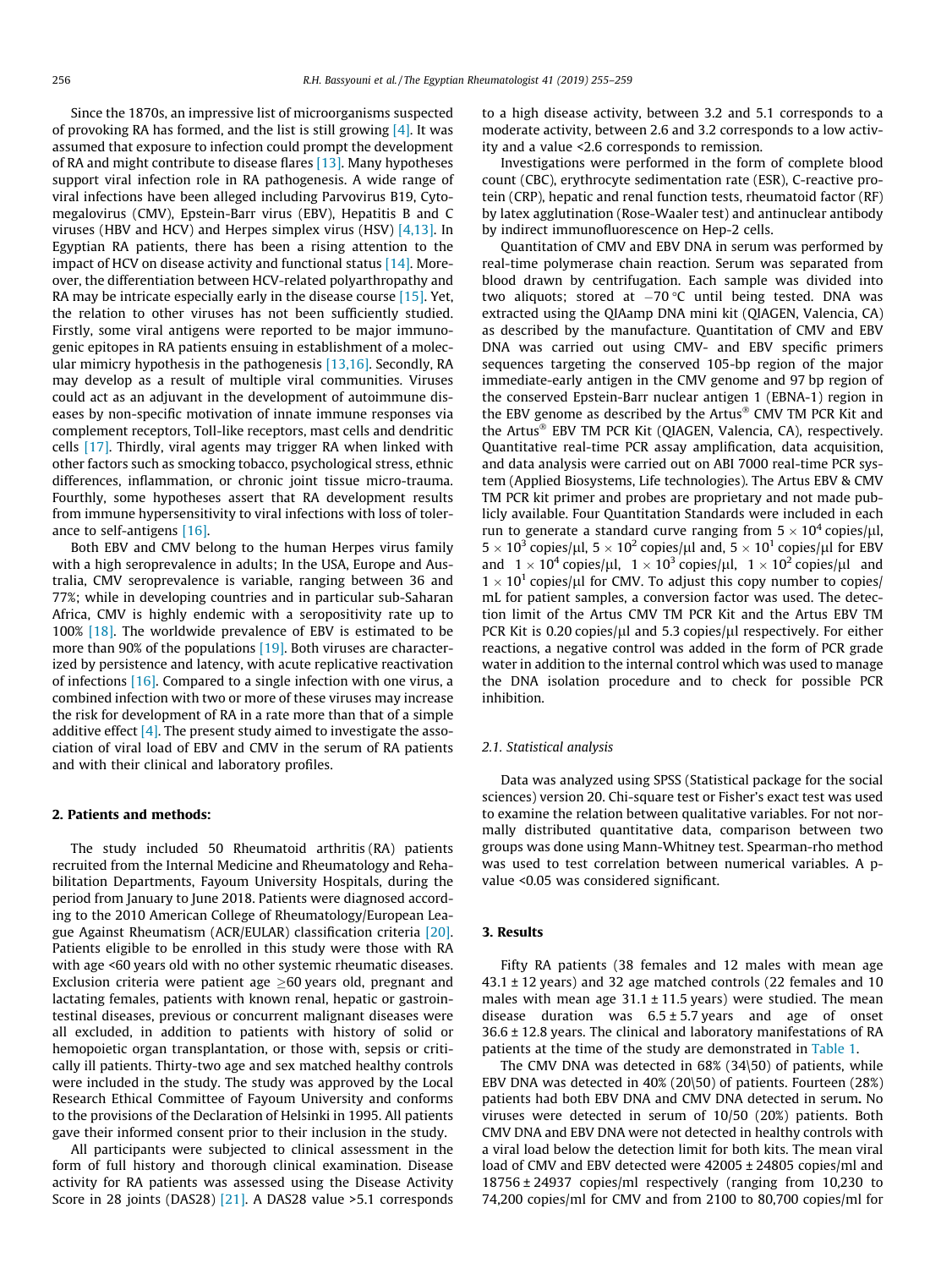<span id="page-2-0"></span>Table1 Clinical manifestations and laboratory investigations of rheumatoid arthritis patients.

| Parameter mean $\pm$ SD (range) or n(%)   | RA patients $(n = 50)$ |              |
|-------------------------------------------|------------------------|--------------|
| Arthritis O/E                             | 36                     | (72)         |
| Oral ulcers                               | 6                      | (12)         |
| Raynauds                                  | 10                     | (20)         |
| Cutaneous vasculitis                      | 8                      | (16)         |
| ESR (mm/h)                                | $66.2 \pm 36.2$        | $5 - 150$    |
| $CRP$ (mg/L)                              | $1.1 \pm 4.8$          | $0.0 - 24$   |
| Hemoglobin $(g/dL)$                       | $11.9 \pm 1.7$         | $8 - 16.5$   |
| WBC count $(\times 10^9$ /L)              | $7.8 \pm 2.8$          | $3.4 - 14.2$ |
| Platelets count $(\times 10^3/\text{ul})$ | $285.3 + 73.9$         | 158-473      |
| blood urea (mg/dL)                        | $25.9 \pm 13.9$        | $0 - 82$     |
| Serum creatinine (mg/dL)                  | $0.74 \pm 0.24$        | $0.0 - 1.2$  |
| ALT (IU/L)                                | $21.7 \pm 13.2$        | $0 - 50$     |
| AST (IU/L)                                | $21.6 \pm 12.04$       | $0 - 58$     |
| RF positive                               | 32                     | (64)         |
|                                           |                        |              |

O/E: on examination, ESR: erythrocyte sedimentation rate; CRP: C-reactive protein; WBC: white blood cell; ALT: alanine transaminase; AST: aspartate transaminase; RF: rheumatoid factor; ANA: antinuclear antibody.

EBV). The CMV and EBV loads were comparable between females and males in patients and control.

When comparing the frequencies of RA disease manifestations in CMV infected patients versus those infected with EBV, there was a significant increase in the incidence of anemia, Raynaud's phenomenon, oral ulcers and arthritis in those infected with CMV ( $p < 0.05$ ) (Table 2). According to DAS28, 12 cases were in remission, 12 with low activity, 26 having moderate activity and none had high activity. Distribution of EBV and CMV infection in relation to diseases activity and immunosuppressives received by the patients is demonstrated in [Table 3.](#page-3-0)

In RA patients, the EBV DNA load significantly correlated with age ( $r = 0.72$ ,  $p = 0.02$ ) and disease duration ( $r = 0.7$ ,  $p = 0.02$ ), while no significant correlation was found between CMV load with age  $(r = 0.26, p = 0.32)$  or disease duration  $(r = 0.32, p = 0.21)$ . No significant correlation was detected between DAS28 with CMV or EBV loads ( $r = 0.33$ ,  $p = 0.1$  and  $r = 0.31$ ,  $p = 0.14$  respectively).

To test whether the increased EBV and CMV load was the consequence of an immune suppressive drug treatment, patients on methotrexate  $(n = 42)$  showed no significant correlation of the dose with the viral loads  $(r = -0.19, p = 0.35$  for CMV and  $r = 0.34$ ,  $p = 0.1$  for EBV, respectively). Patients receiving leflunomide  $(n = 12)$  showed no significant relation with the viral load  $(r = -0.02, p = 0.93$  for CMV and  $r = -0.24, p = 0.26$  for EBV). 26 were on prednisolone with no significant correlation with viral load (r =  $-0.18$ , p = 0.4 for CMV and r =  $-0.1$ , p = 0.65 for EBV).

#### 4. Discussion

Infections are considered potent causes of life-threatening complications in rheumatic diseases patients [\[22\].](#page-4-0) It is well recognized that dissemination of viruses in blood as CMV and EBV has now been established as a substantial risk factor for development of concomitant clinical abnormalities in these patients [\[4,13,22\].](#page-3-0) CMV primarily infects macrophages and monocytes but also infects dendritic cells, fibroblasts, epithelial cells and endothelial cells while EBV primarily infects B cells but can also exists in latent phase within nasopharyngeal epithelial cells [\[23\].](#page-4-0)

Detection of cell-free DNA in serum samples is generally acknowledged to be a marker of active infection [\[24\]](#page-4-0). The present study has investigated active infection with EBV and CMV in 50 RA patients and 32 healthy controls by detecting viral load of both viruses in serum. The current results revealed that CMV DNA was detected in 68% of patients versus 40% for EBV. The mean viral load was 42005 ± 24805 copies/mL and 18756 ± 24937 copies/mL for CMV and EBV respectively. Neither CMV DNA nor EBV DNA were detected in serum of healthy controls. In agreement, Mourgues et al. [\[25\]](#page-4-0) found the EBV viral load positive in serum of eight RA patients out of 22 (36%) but the mean viral load value was 1777.2 ± 3518.3 copies/ml. They detected in their study only one patient with a positive CMV viral load (4.5%) with 2337 copies/ ml which is much lower than that reported in the present study. On the other hand, Alvarez-Lafuente et al. [\[24\]](#page-4-0) reported much lower percentage than the present results (2% for CMV and 0% for EBV serum samples). A strengthening explanation for the high incidence of CMV in RA patients in the present study is the high prevalence in the general population and the endemic state of CMV in sub-Saharan Africa with a rate approaching 100% in some areas [\[18\].](#page-3-0) Both viruses in the present study showed a relatively high viral load especially CMV, one of the possible explanations is the defects in cellular immunity in RA which may results in increased viral load, another explanation is the reactivation of these viruses as a consequence of immunosuppressive drug treatment [\[24\]](#page-4-0).

This work indicated a significant correlation of EBV load with patients' age and disease duration. However, there was no supporting evidence from other studies.

Unexpectedly, our results detected some RA patients suffering from Raynaud's phenomenon, oral ulcers and vasculitis. RA was previously reported as a cause of secondary Raynaud's phenomenon with prevalences, ranging from 2.7%1 to 17.2% [\[26\].](#page-4-0) Rheumatoid vasculitis is usually associated with longstanding seropositive disease, erosive, and it has been reported to be more frequent among patients with circulating immune complexes [\[27\]](#page-4-0). In RA patients leflunomide is prescribed in active rheumatoid and psoriatic arthritis. Oral ulcers were reported in 3–5% of leflunomide medicated RA patients [\[28\]](#page-4-0).

The present work was attempting to compare the frequencies of RA disease activities in CMV infected patients as opposed to those infected with EBV; to our knowledge this is the first time to target this issue in spite of the implication of both viruses in RA pathogenesis [\[4,13\].](#page-3-0) A significant increased frequency of anemia,

#### Table 2

Frequency and viral load of detected serum cytomegalovirus (CMV) and Epstein-Barr virus deoxyribonucleic acid (EBV DNA) with various clinical and laboratory variables in rheumatoid arthritis (RA) patients.

| Parameter $(n^{\circ}$ of patients) | Viral load in RA patients $(n = 50)$ |         |                                 |                             |                            |
|-------------------------------------|--------------------------------------|---------|---------------------------------|-----------------------------|----------------------------|
|                                     | $n(\%)$ affected parameters          |         | Copies/ml mean $\pm$ SD (range) |                             |                            |
|                                     | <b>CMV</b>                           | EBV     |                                 | <b>CMV</b>                  | <b>EBV</b>                 |
| Arthritis $O/E(36)$                 | 32 (88.9)                            | 18 (50) | $0.0001$                        | 42079 ± 25616 (10230-97000) | 20379 ± 25884 (2100-80700) |
| Raynaud's (10)                      | 10 (100)                             | 2(20)   | $0.0001$                        | 34384 ± 25209 (10320-74200) | $2265 \pm 165$ (2100-2430) |
| Vasculitis (8)                      | 6(75)                                | 4(50)   | 0.302                           | 41750 ± 31995 (10230-74200) | 10950 ± 12516 (2100-19800) |
| Oral ulcers (6)                     | 6(100)                               | 2(33.3) | 0.014                           | 37840 ± 25337 (10320-60200) | $2265 \pm 165$ (2100-2430) |
| Anemia (12)                         | 12 (100)                             | 2(16.7) | $0.0001$                        | 43802 ± 20496 (10320-74200) | $2100 \pm 0$ (2100-2100)   |
| Leucopenia (4)                      | 4(100)                               | 2(50)   | 0.103                           | 58600 ± 22062 (43000-74200) | $2100 \pm 0$ (2100-2100)   |
| RF (32)                             | 22(68.8)                             | 16(50)  | 0.126                           | 41703 ± 23101 (10320-74200) | 18435 ± 28266 (2100-8070)  |

RA: rheumatoid arthritis; O/E: on examination; CMV: cytomegalovirus; EBV: Epstein-Barr virus; RF: rheumatoid factor. Bold values are significant at p < 0.05.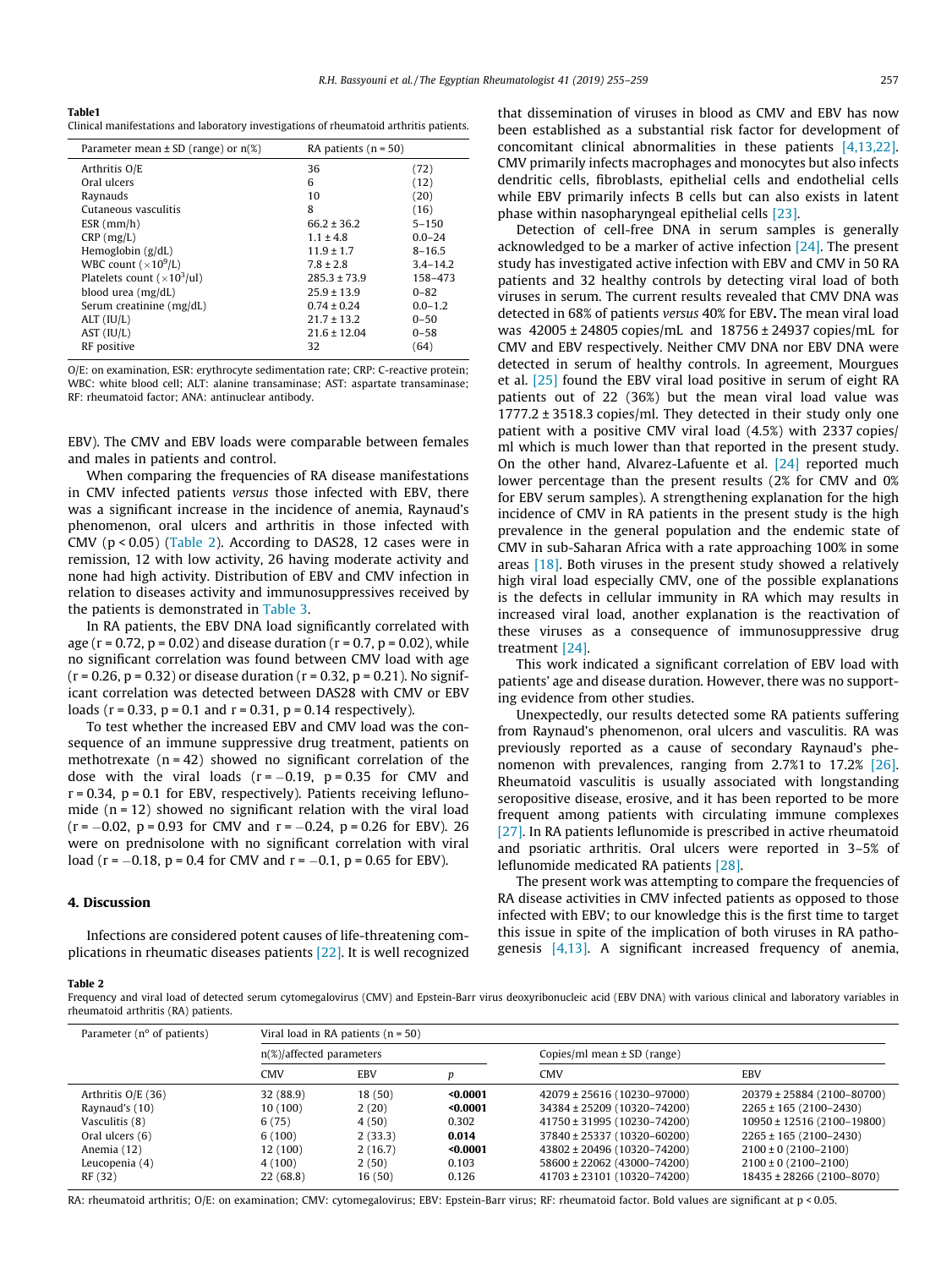#### <span id="page-3-0"></span>Table 3

Distribution of cytomegalovirus (CMV) and Epstein-Barr virus (EBV) infection in relation to the disease activity score (DAS28) and immunosuppressive treatment in rheumatoid arthritis (RA) patients.

| Virus positivity $n$ $(\%)$ | DAS28 score           |                        |                      | Immunosuppressive    |                      |                        |
|-----------------------------|-----------------------|------------------------|----------------------|----------------------|----------------------|------------------------|
|                             | Mild $(n = 12)$       | Moderate $(n = 26)$    | Remission $(n = 12)$ | $MTX (n = 42)$       | LFN $(n = 12)$       | Steroids $(n = 26)$    |
| CMV<br>EBV                  | 10 (83.3)<br>4 (33.3) | 22 (84.6)<br>14 (53.8) | 2(16.6)<br>2(16.6)   | 26(61.9)<br>20(47.6) | 10 (83.3)<br>2(16.7) | 20 (76.9)<br>18 (69.2) |

RA: rheumatoid arthritis; CMV: cytomegalovirus; EBV: Epstein-Barr virus; DAS28: disease activity score in 28 joints; MTX: methotrexate; LFN: leflunomide. None of the patients had a high DAS28.

Raynaud's phenomenon, oral ulcers and arthritis has been found in those infected with CMV compared to those infected with EBV. Most of the other parameters also tended to increase in CMV. On studying the profiles of immune response for CMV and EBV invitro in RA patients, Davis et al. [\[23\]](#page-4-0) suggested that an immune response to latent CMV but not EBV infection could play a critical role in the progression of inflammation and structural damage of joints in these patients. The increased RA disease activities in the present study may be due to up-regulation of leukocyte immunoglobulin-like receptor1 (LIR-1) by CMV, which was reported to be associated with premature aging, more severe joint disease and increased disease activities in RA patients [\[29\].](#page-4-0) Another explanation is the existence of CD4+CD28 – T-cell phenotype which was defined only in CMV-infected individuals; among patients with RA only patients who are CMV-seropositive carry CD4+CD28 - T cells. The CD4+CD28 - T cells are augmented in patients with RA, dermatomyositis and polymyositis. These cells are also detected in lower frequency in healthy CMV-seropositive controls. The frequency of  $CD8+CD28-$  T cells is reported to be strongly correlated with disease activity in patients with polymyositis [\[30\]](#page-4-0).

Although many previous studies had reported the role of immunosuppressive drug in reactivation of latent viral infections [\[22,29–31\]](#page-4-0) yet no significant correlation was found regarding any of immunosuppressive drug therapy administrated by RA patients included in the present study with CMV or EBV viral load. In harmony, Lossius et al. reported that EBV load was nearly the same in patients receiving or not receiving immunosuppressive drugs [\[32\]](#page-4-0). Even after long-term treatment with methotrexate there is no increase in EBV load [\[22\]](#page-4-0). Also Valleala and colleagues founds no association of EBV DNA load in peripheral blood in RA patients treated with leflunomide  $[33]$ . It can be used as a treatment option for human CMV [\[24,25\].](#page-4-0) It might be clinically beneficial in preventing EBV-induced lymphoproliferative disease in patients with high EBV loads [\[34\]](#page-4-0). A large-scale study declared the efficacy of using leflunomide in preventing CMV reactivation in post allogeneic stem cell transplant, its role seems limited, however its effect may be considerable when CMV copy number is less than 2000/ml  $[35]$ . This might explain the absence of association between leflunomide and viral load in the current study as all detected cases of either CMV or EBV had viral loads above 2000 copies/ml.

The reduced clinical input is among the study limitations and further analyses in view of the patients' disease characteristics, activity and medications received are recommended.

In conclusion, RA patients have increased seroprevalence of CMV and EBV signifying more frequent viral reactivation and increased viral loads. Frequencies of RA disease activities are significantly higher in CMV infected patients compared to those infected with EBV. Additional efforts are required to entirely translate how these viruses may modulate the immune system in RA patients. An interdisciplinary approach will be necessary to better understand the pathways by which both viruses might influence the pathogenesis and progress of RA.

#### Conflict of interest

None.

#### Funding

This research did not receive any specific grant from funding agencies in the public, commercial, or not-for-profit sectors.

#### References

- [1] [Firestein GS. Etiology and pathogenesis of rheumatoid arthritis. In: Firestei GS,](http://refhub.elsevier.com/S1110-1164(19)30028-6/h0005) [Budd RC, Gabriel SE, McInnes IB, O'Dell JR, editors. Kelley and Firestein's](http://refhub.elsevier.com/S1110-1164(19)30028-6/h0005) [textbook of rheumatology. Philadelphia: Elsevier; 2017. p. 1115–11166.](http://refhub.elsevier.com/S1110-1164(19)30028-6/h0005) [Chapter 69](http://refhub.elsevier.com/S1110-1164(19)30028-6/h0005).
- [2] [Hegazy MK, Auf FA, Neseem NO, Al-Harrass MF. Toll-like receptor \(TLR9\) -1486](http://refhub.elsevier.com/S1110-1164(19)30028-6/h0010) [T/C \(rs187084\) gene polymorphism in Egyptian patients with rheumatoid](http://refhub.elsevier.com/S1110-1164(19)30028-6/h0010) [arthritis. Egypt Rheumatol 2019;41\(3\):173–6](http://refhub.elsevier.com/S1110-1164(19)30028-6/h0010).
- [3] [Mahmoud AA, Sheneef A, Goda AM, Ismail MA, Abualfadl EM. Association of](http://refhub.elsevier.com/S1110-1164(19)30028-6/h0015) interferon- $\gamma$  and its (+874 T/A) gene [polymorphism with type 2 diabetes](http://refhub.elsevier.com/S1110-1164(19)30028-6/h0015) mellitus in rheumatoid [arthritis patients. Egypt Rheumatol 2016;38\(4\):277–82](http://refhub.elsevier.com/S1110-1164(19)30028-6/h0015).
- [4] [Arleevskaya MI, Kravtsova OA, Lemerle J, Renaudineau Y, Tsibulkin AP. How](http://refhub.elsevier.com/S1110-1164(19)30028-6/h0020) [rheumatoid arthritis can result from provocation of the immune system by](http://refhub.elsevier.com/S1110-1164(19)30028-6/h0020) [microorganisms and viruses. Front Microbiol 2016;7:1296](http://refhub.elsevier.com/S1110-1164(19)30028-6/h0020).
- [5] [Shahin AA, Moghazy AKA, Hamed WE. Assessment of long-term articular](http://refhub.elsevier.com/S1110-1164(19)30028-6/h0025) [damage and function in rheumatoid arthritis patients. Egypt Rheumatol](http://refhub.elsevier.com/S1110-1164(19)30028-6/h0025) [2019;41\(1\):15–8](http://refhub.elsevier.com/S1110-1164(19)30028-6/h0025).
- [6] [Abd Elazeem MI, Salem MN. Can rheumatoid arthritis affect sleep in Egyptian](http://refhub.elsevier.com/S1110-1164(19)30028-6/h0030) [patients? Egypt Rheumatol 2018;40\(1\):11–6.](http://refhub.elsevier.com/S1110-1164(19)30028-6/h0030)
- [7] [Mostafa H, Radwan A. The relationship between disease activity and](http://refhub.elsevier.com/S1110-1164(19)30028-6/h0035) [depression in Egyptian patients with rheumatoid arthritis. Egypt Rheumatol](http://refhub.elsevier.com/S1110-1164(19)30028-6/h0035) [2013;35\(4\):193–9.](http://refhub.elsevier.com/S1110-1164(19)30028-6/h0035)
- [8] [Eldin AB, ElBakry SA, Morad CS, Abd-El-Samie AM. The impact of metabolic](http://refhub.elsevier.com/S1110-1164(19)30028-6/h0040) [syndrome on rheumatoid arthritis in a cohort of Egyptian patients. Egypt](http://refhub.elsevier.com/S1110-1164(19)30028-6/h0040) [Rheumatol 2018;40\(1\):7–10.](http://refhub.elsevier.com/S1110-1164(19)30028-6/h0040)
- [9] [Saqre IM, El-Bahnasawy AS, Farag SE-DM, Bazeed FB. Autoimmune thyroid](http://refhub.elsevier.com/S1110-1164(19)30028-6/h0045) [disease in Egyptian patients with rheumatoid arthritis. Egypt Rheumatol](http://refhub.elsevier.com/S1110-1164(19)30028-6/h0045) [2019;41\(3\):167–71.](http://refhub.elsevier.com/S1110-1164(19)30028-6/h0045)
- [10] [Niazy M, Gaber W, Moghazy A, Salem HK. Urological comorbidities in Egyptian](http://refhub.elsevier.com/S1110-1164(19)30028-6/h0050) [rheumatoid arthritis patients: risk factors and relation to disease activity and](http://refhub.elsevier.com/S1110-1164(19)30028-6/h0050) [functional status. Egypt Rheumatol 2017;39\(4\):213–6](http://refhub.elsevier.com/S1110-1164(19)30028-6/h0050).
- [11] [Korayem HK, Rezk MM, Hassan MM, El-Tawab SS, Elsaid NA. Relation between](http://refhub.elsevier.com/S1110-1164(19)30028-6/h0055) [serum IL-17 level and risk of osteoporotic fracture in premenopausal](http://refhub.elsevier.com/S1110-1164(19)30028-6/h0055) [rheumatoid arthritis patients: clinical, radiological and laboratory studies.](http://refhub.elsevier.com/S1110-1164(19)30028-6/h0055) [Egypt Rheumatol 2016;38\(2\):85–90.](http://refhub.elsevier.com/S1110-1164(19)30028-6/h0055)
- [12] [Ragab OM, Zayed HS, Abdelaleem EA, Girgis AE. Effect of early treatment with](http://refhub.elsevier.com/S1110-1164(19)30028-6/h0060) [disease-modifying anti-rheumatic drugs and treatment adherence on disease](http://refhub.elsevier.com/S1110-1164(19)30028-6/h0060) [outcome in rheumatoid arthritis patients. Egypt Rheumatol 2017;39](http://refhub.elsevier.com/S1110-1164(19)30028-6/h0060) [\(2\):69–74](http://refhub.elsevier.com/S1110-1164(19)30028-6/h0060).
- [13] [Brown JP, Gosselin J. Does Epstein-Barr virus infection contribute to disease](http://refhub.elsevier.com/S1110-1164(19)30028-6/h0065) [flares in rheumatoid arthritis? J Arthritis 2016;5\(4\):208.](http://refhub.elsevier.com/S1110-1164(19)30028-6/h0065)
- [14] [Gohar NA, Abdalla MA, Mehasseb MK, Saleh WA. Impact of hepatitis C](http://refhub.elsevier.com/S1110-1164(19)30028-6/h0070) virus [infection on disease activity, functional status and ultrasonography findings in](http://refhub.elsevier.com/S1110-1164(19)30028-6/h0070) [Egyptian rheumatoid arthritis patients. Egypt Rheumatol 2018;40\(2\):79–83.](http://refhub.elsevier.com/S1110-1164(19)30028-6/h0070)
- [15] [Hussein MS, Abdel Ghany SE, Elashkar DS, Rabea MY, Nosair NA. Anti-CCP hs](http://refhub.elsevier.com/S1110-1164(19)30028-6/h0075) [\(high sensitive\) in Egyptian rheumatoid arthritis patients associated with](http://refhub.elsevier.com/S1110-1164(19)30028-6/h0075) chronic hepatitis C virus [infection. Egypt Rheumatol 2016;38\(1\):15–20.](http://refhub.elsevier.com/S1110-1164(19)30028-6/h0075)
- [16] [Mehraein Y, Lennerz C, Ehlhardt S, Remberger K, Ojak A, Zang KD. Latent](http://refhub.elsevier.com/S1110-1164(19)30028-6/h0080) [Epstein-Barr virus \(EBV\) infection and cytomegalovirus \(CMV\) infection in](http://refhub.elsevier.com/S1110-1164(19)30028-6/h0080) [synovial tissue of autoimmune chronic arthritis determined by RNA- and](http://refhub.elsevier.com/S1110-1164(19)30028-6/h0080) [DNA-in situ hybridization. Mod Pathol 2004;17:781–9](http://refhub.elsevier.com/S1110-1164(19)30028-6/h0080).
- [17] [Costenbader KH, Karlson EW. Epstein-Barr virus and rheumatoid arthritis: is](http://refhub.elsevier.com/S1110-1164(19)30028-6/h0085) [there a link? Arthritis Res Ther 2006;8:204.](http://refhub.elsevier.com/S1110-1164(19)30028-6/h0085)
- [18] [Adland E, Klenerman P, Goulder P, Matthews PC. Ongoing burden of disease](http://refhub.elsevier.com/S1110-1164(19)30028-6/h0090) [and mortality from HIV/CMV coinfection in Africa in the antiretroviral therapy](http://refhub.elsevier.com/S1110-1164(19)30028-6/h0090) [era. Front Microbiol 2015;6:1016.](http://refhub.elsevier.com/S1110-1164(19)30028-6/h0090)